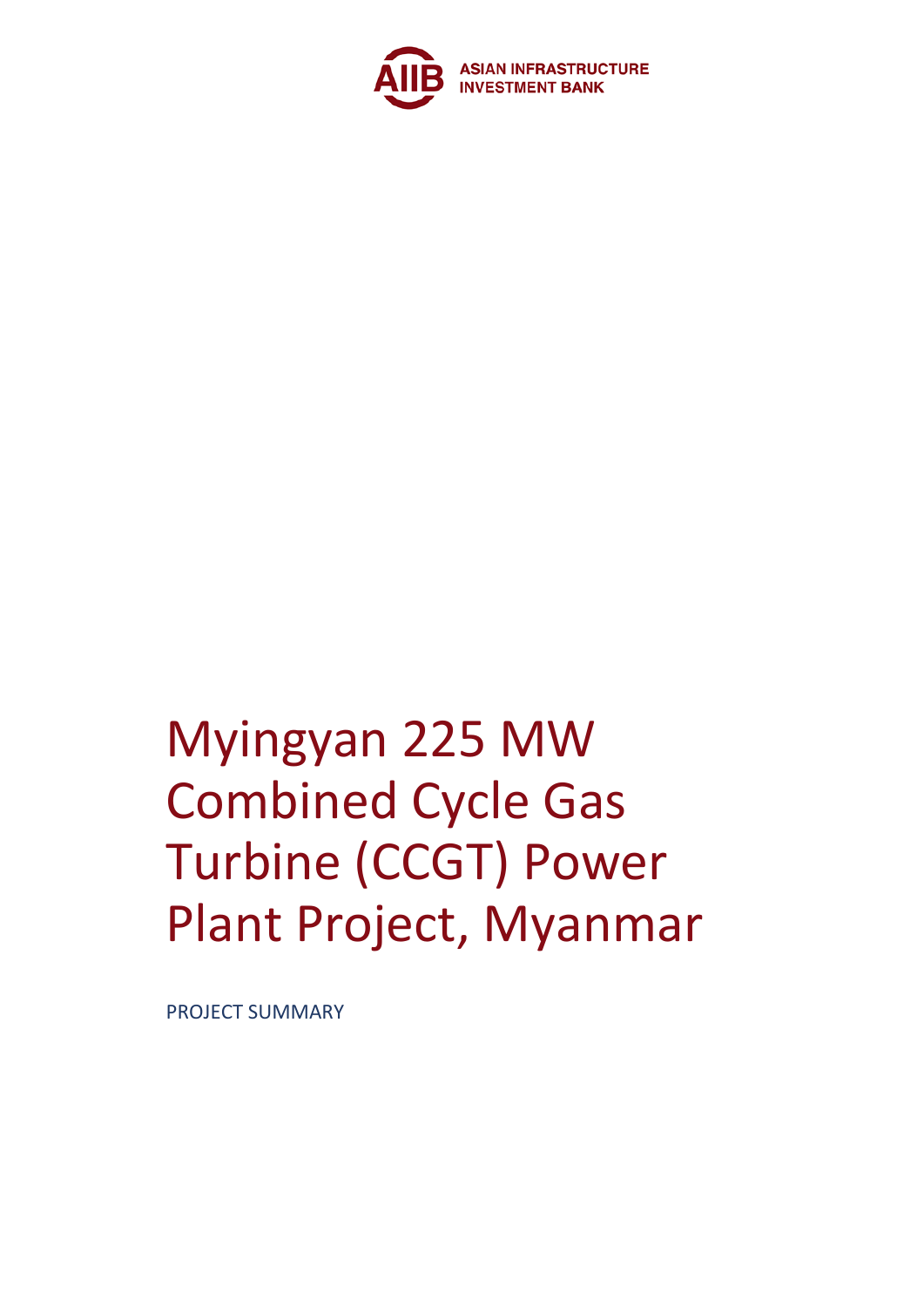# Project Summary

# 1. Basic Data

| Country                                              | Myanmar                                                                                                                                                                                                       |
|------------------------------------------------------|---------------------------------------------------------------------------------------------------------------------------------------------------------------------------------------------------------------|
| Location of the Project                              | The Project is located in Taungtha, a township of Myingyan<br>District in Mandalay Division. It is 108 km to Mandalay City and<br>226 km to Naypyitaw, the administrative capital of Myanmar.                 |
| Project ID                                           | 000007                                                                                                                                                                                                        |
| Project Name                                         | Myingyan 225 MW Combined Cycle Gas Turbine (CCGT) Power<br>Plant Project, Myanmar                                                                                                                             |
| (Business) Sector                                    | Energy                                                                                                                                                                                                        |
| Loan Type                                            | Private                                                                                                                                                                                                       |
| <b>AIIB Financing Summary</b>                        | US\$20 million<br>The AIIB financing will be in parallel with other lenders including<br>the International Finance Corporation ("IFC"), the Asian<br>Development Bank ("ADB") and certain commercial lenders. |
| Environmental category                               | A                                                                                                                                                                                                             |
| Date of Board Approval                               | 27 September 2016                                                                                                                                                                                             |
| Project Summary<br>Document<br>(PSD) disclosure date | 22 September 2016                                                                                                                                                                                             |
| Responsible AIIB Department                          | <b>Investment Operations Department</b>                                                                                                                                                                       |

## 2. Project Description

The AIIB is considering providing US\$20 million of debt financing for the development, construction, and operation of a greenfield 225 MW Combined Cycle Gas Turbine (CCGT) power plant in the Mandalay region of Myanmar ("the Project").

## 3. Project Objectives

The 225 MW power plant will be the largest Gas-Fired Independent Power Producer (IPP) in Myanmar increasing much needed reliable and clean energy to the country's demand (currently installed power capacity in Myanmar is around 4,700 MW). When completed, the new facility will help to ease the country's severe power deficit.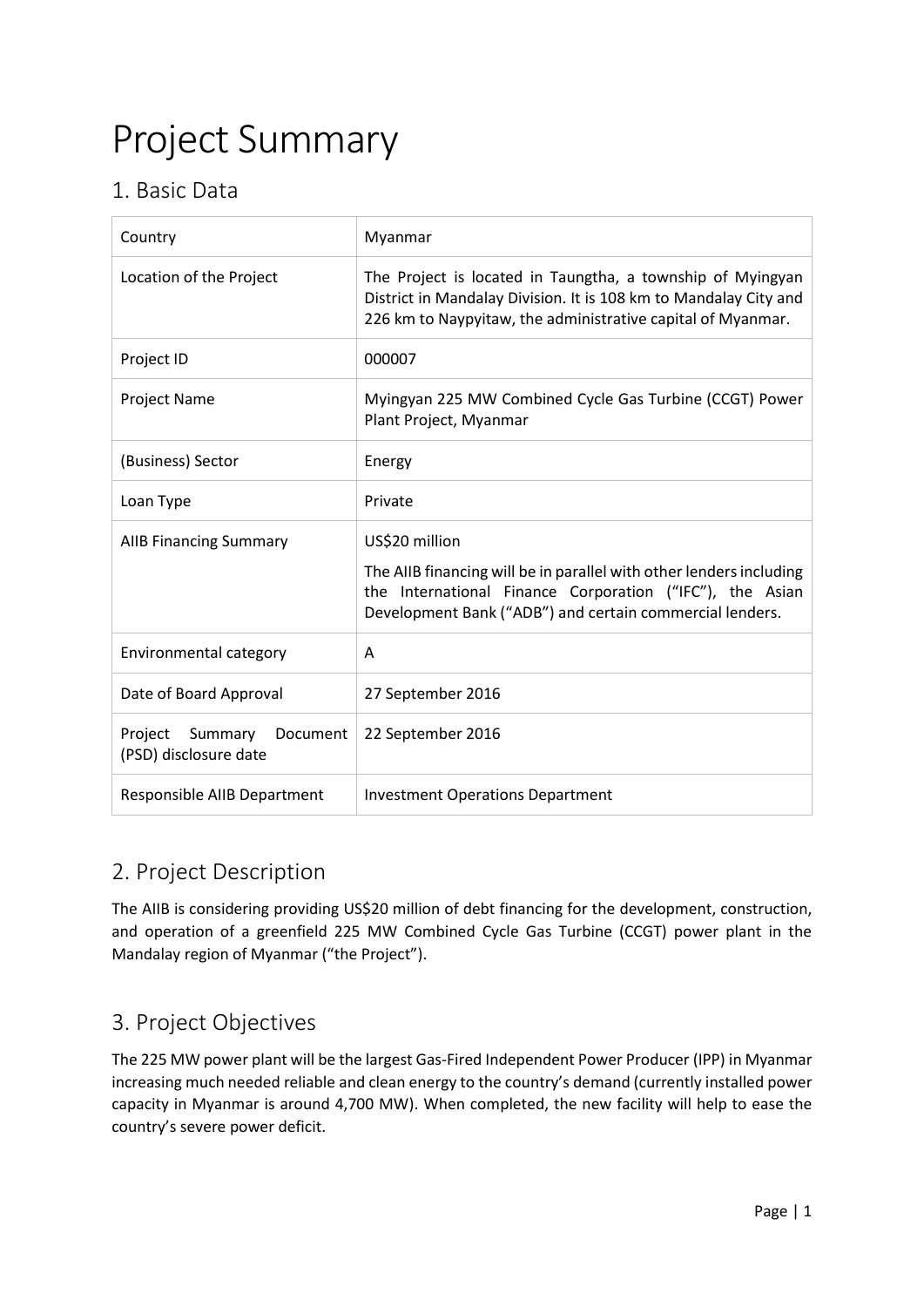#### 4. Environmental and Social Summary

- 4.1 For the environmental and social aspects of the Project, the Bank has decided to apply IFC's Performance Standards (PS) on Environmental and Social Sustainability (2012), since:
	- a) they are consistent with the Bank's Articles of Agreement and materially consistent with the provisions of the Bank's Environmental and Social Policy and relevant Environmental and Social Standards; and
	- b) the monitoring procedures that IFC have in place to ascertain compliance with IFC's Performance Standards are appropriate for the Project.
- 4.2 The Project is Category A as determined by the IFC. It has been noted that the Environmental and Social Action Plan (ESAP) includes measures to address concerns pertaining to IFC PS, including: PS 1 – Assessment and Management of Environmental and Social Risks and Impacts, PS 2 – Labor and Working Conditions, PS 3 – Resource Efficiency and Pollution Prevention, PS 4 – Communal Health, Safety and Security and PS 5 – Land Acquisition and Involuntary Resettlement.
- 4.3 The power plant will be located on a predominantly greenfield site about 29.8 acres in size. The site is located adjacent to an existing steel mill, and both the site and the mill are owned by the Ministry of Industries. The environmental impacts of the gas-fired power plant are limited; however, the project's Environmental and Social Impact Assessment (ESIA) identified high Nitrogen Oxides ( $NO<sub>x</sub>$ ) values in the ambient air in the area. This is due to existing industrial activities, particularly those of the steel mill. Mitigation measures are planned to ensure that emissions from the power plant are regularly monitored and minimized, given the high  $NO<sub>x</sub>$  values identified as well as the likelihood of higher concentrations of particulate matter in the ambient air during winter months due to local activities.
- 4.4 AIIB has reviewed the Environmental and Social Review Summary (ESRS) which has been disclosed by IFC and the project's ESIA which has been disclosed by IFC and ADB. During field visits, AIIB has ascertained that the ESIA for the power plant addressed the key environmental and social issues associated with the Project. In particular, issues pertaining to minimizing stack emissions have been addressed, also have measures to manage a possible temporary displacement of a limited number of non-titled households along the water intake pipeline right of way.
- 4.5 The land for the power plant is currently being transferred from the Ministry of Industry to the Ministry of Electricity and Energy and which will in turn be leased to the project company through a land lease agreement. As noted above, although it has not yet been confirmed, there is a possibility of displacement of about 5 to 8 families along the right of way of the water intake pipeline. Both the Government and the Sponsor are aware of the need to divert if at all possible any temporary displacement of people in the right of way. AIIB and IFC will work closely with the project's Sponsor to ensure that temporary displacement is avoided or minimized by re-aligning the water intake pipeline. However, in the event temporary displacement is unavoidable, appropriate resettlement plans will be put in place, following consultations with affected communities.
- 4.6 Implementation of the ESAP by the project sponsor will address community consultations and disclosure, issues pertaining to occupational health and safety, rights of workers and